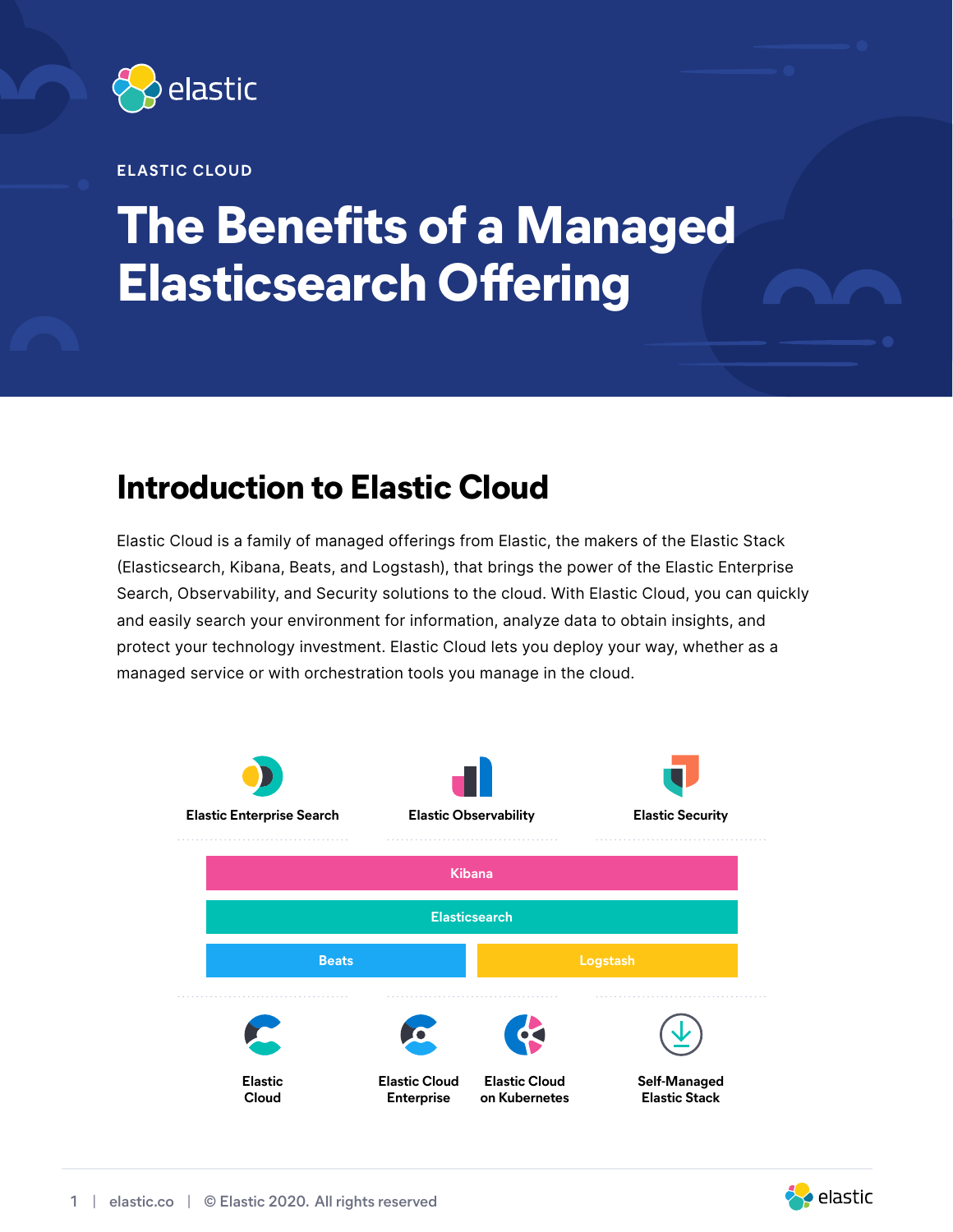### **Benefits of a managed service**

When you choose our managed Elasticsearch offering, we handle the maintenance and upkeep so you can focus on gaining insights that help you run your business. You'll get the latest version and security updates — including exclusive features and access to Elastic Support. Plus, Elastic Cloud grows with you as your requirements change over time. Let's take a look at some of the features and benefits of Elastic Cloud.



#### **Deployments made easy**

- Deploy globally in minutes
- Optimized compute, memory, and storage ratio based on the deployment size you select

### **Security by default**

- OS hardening and logical separation of discrete containers
- Data is encrypted by default, whether in motion or at rest
- We preconfigure secure communications between components and manage the encryption keys



#### **Hands-free maintenance**

- Save time while we apply operating system updates and security patches in the background
- Save money you would have spent on maintenance and focus on initiatives that drive greater business value



### **We wear the pager**

- We architect for service redundancy and resiliency to help prevent against unplanned downtime
- Rest easy knowing we are periodically backing up your data



#### **Future-proof**

- Take advantage of the latest features and always be on the current version
- Benefit from the latest hardware innovations
- Easily upgrade to a Gold or Platinum subscription for access to additional features

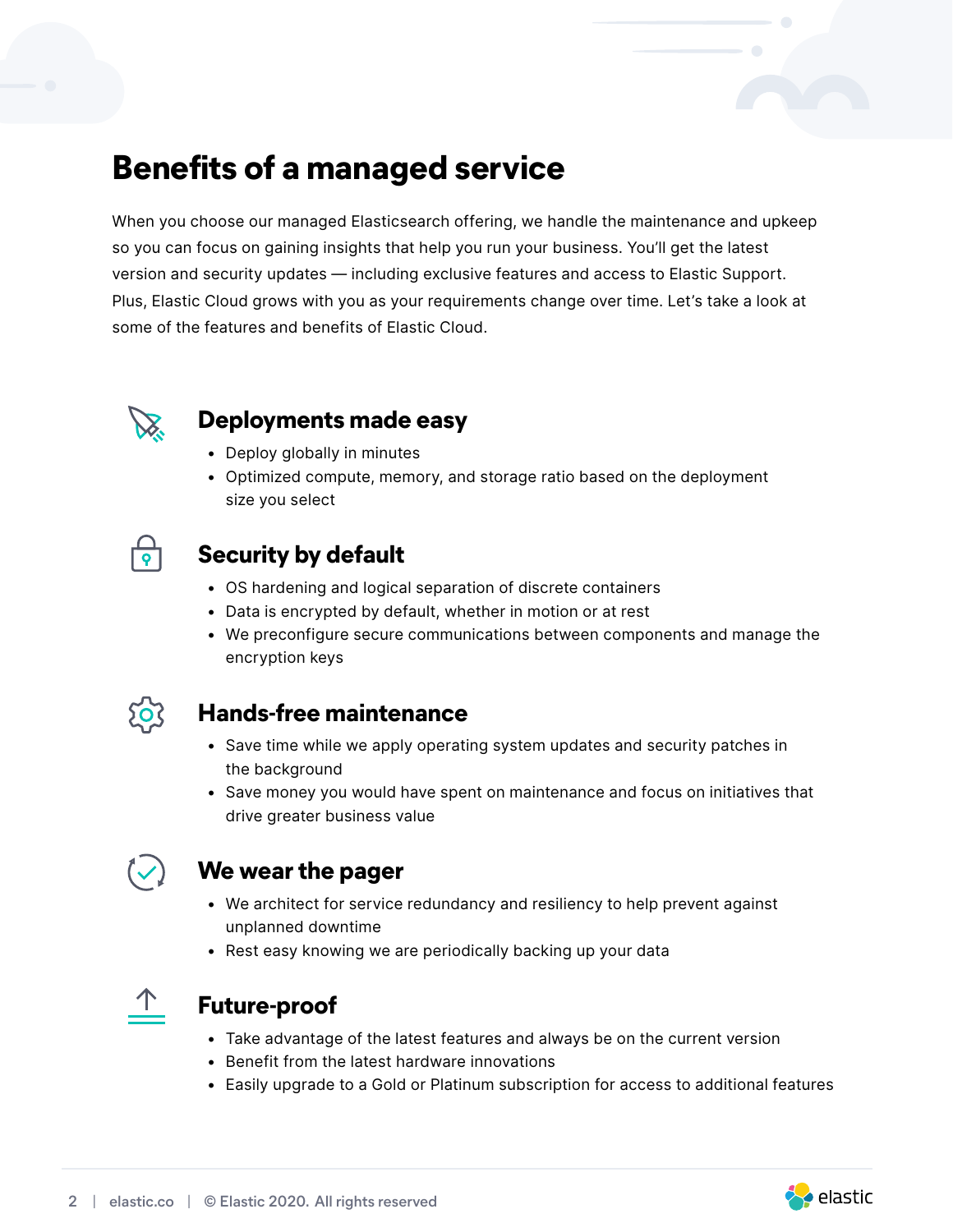### **Our shared responsibility**

We think of a managed service as a shared responsibility. At a high level, Elastic is responsible for the security and operation of Elastic Cloud, including the underlying infrastructure and the Elastic software that runs on top of it. You make decisions about your specific configuration, ensuring your deployment size meets your business needs, account and user management, operations such as restoring snapshots, and your data. Let's take a closer look at what this means.



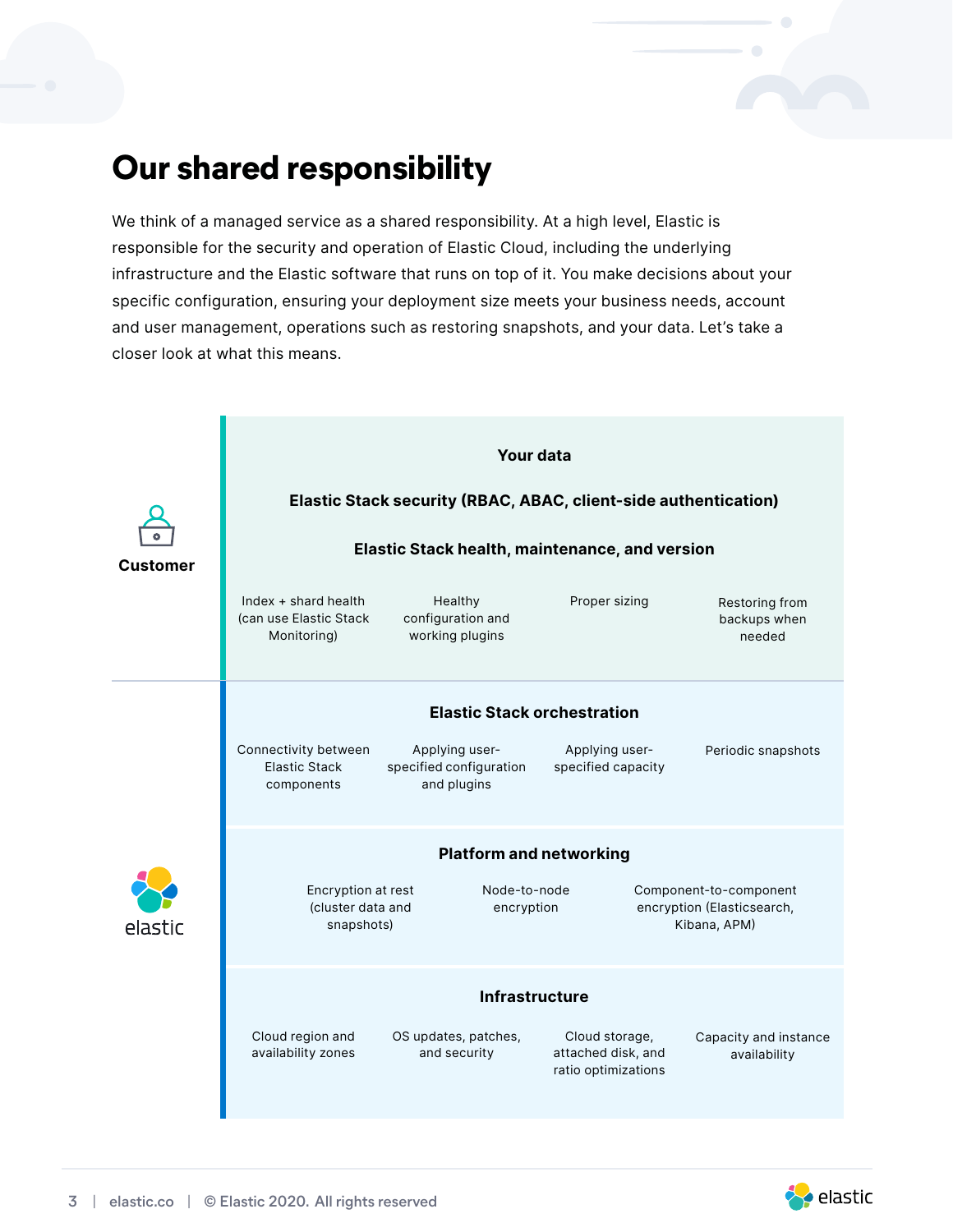## **Our responsibilities**

### **Infrastructure**

- Building out infrastructure in Amazon Web Services, Microsoft Azure, and Google Cloud regions and availability zones
- Optimizing cloud storage and locally attached disk ratios for your deployment
- Managing availability, so you won't see insufficient capacity or stock out errors when you create a deployment
- Ensuring the underlying infrastructure receives operating system updates and security patches

### **Platform and network security**

- Encrypting your cluster data and snapshots and managing your keys
- Encrypting communications between nodes and components such as Elasticsearch, Kibana, and APM

### **Orchestration of the Elastic Stack**

- Ensuring connectivity between components
- Automatically applying your configuration changes and plugins
- Applying your specified capacity parameters
- Taking periodic snapshots (you set the cadence, we do the work)